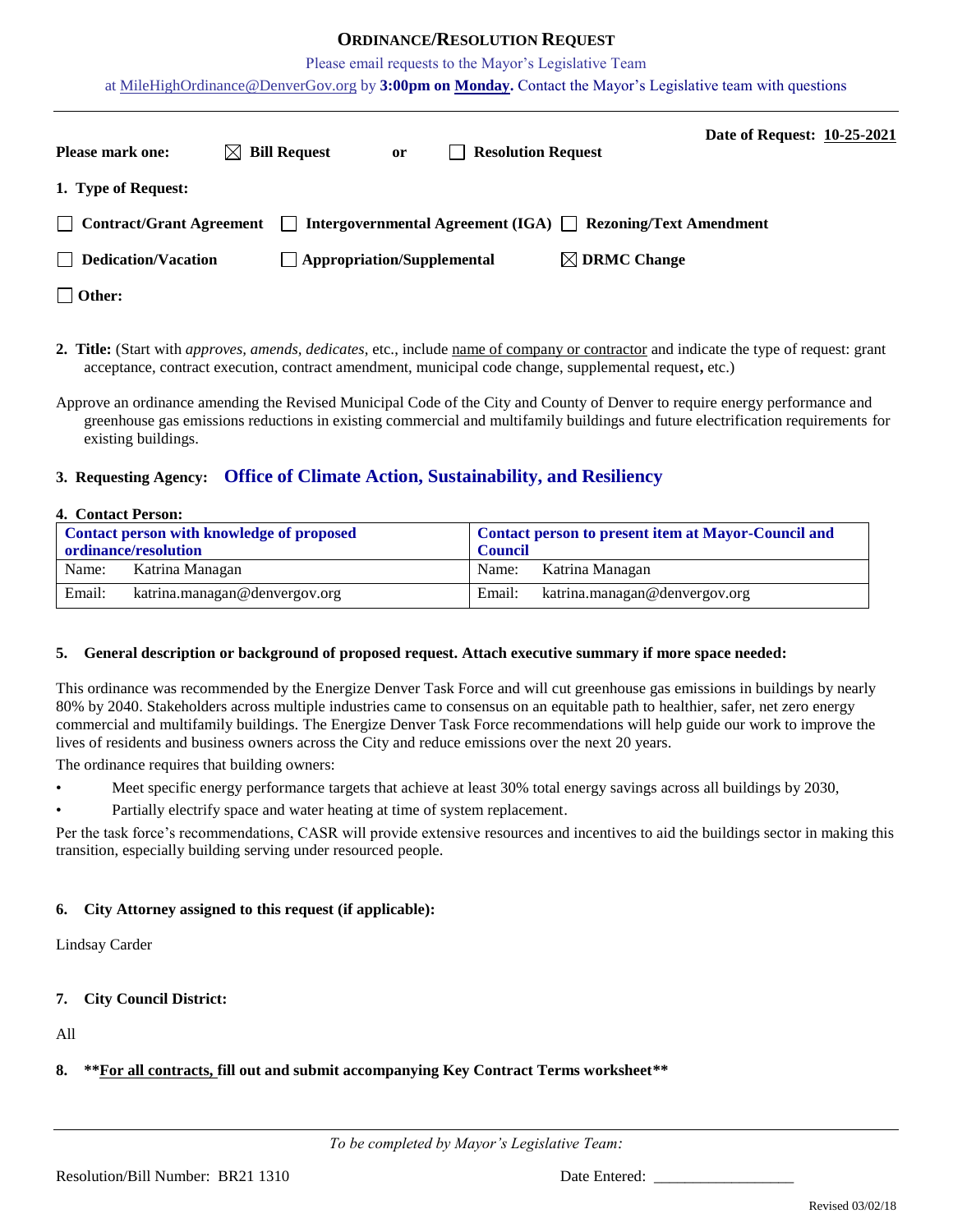# **Key Contract Terms**

**Type of Contract: (e.g. Professional Services > \$500K; IGA/Grant Agreement, Sale or Lease of Real Property):**

**Vendor/Contractor Name: Contract control number: Location: Is this a new contract?**  $\Box$  **Yes**  $\Box$  **No Is this an Amendment?**  $\Box$  **Yes**  $\Box$  **No If yes, how many?**  $\Box$ **Contract Term/Duration (for amended contracts, include existing term dates and amended dates): Contract Amount (indicate existing amount, amended amount and new contract total):**

|                                                                          | <b>Current Contract Amount</b>                                                                       | <b>Additional Funds</b> | <b>Total Contract Amount</b> |  |
|--------------------------------------------------------------------------|------------------------------------------------------------------------------------------------------|-------------------------|------------------------------|--|
|                                                                          | (A)                                                                                                  | (B)                     | $(A+B)$                      |  |
|                                                                          | <b>Current Contract Term</b>                                                                         | <b>Added Time</b>       | <b>New Ending Date</b>       |  |
| Scope of work:                                                           |                                                                                                      |                         |                              |  |
|                                                                          |                                                                                                      |                         |                              |  |
| Was this contractor selected by competitive process?<br>If not, why not? |                                                                                                      |                         |                              |  |
|                                                                          | Has this contractor provided these services to the City before? $\Box$ Yes $\Box$ No                 |                         |                              |  |
| <b>Source of funds:</b>                                                  |                                                                                                      |                         |                              |  |
|                                                                          | Is this contract subject to: $\Box$ W/MBE $\Box$ DBE $\Box$ SBE $\Box$ XO101 $\Box$ ACDBE $\Box$ N/A |                         |                              |  |

**WBE/MBE/DBE commitments (construction, design, Airport concession contracts):** 

*To be completed by Mayor's Legislative Team:*